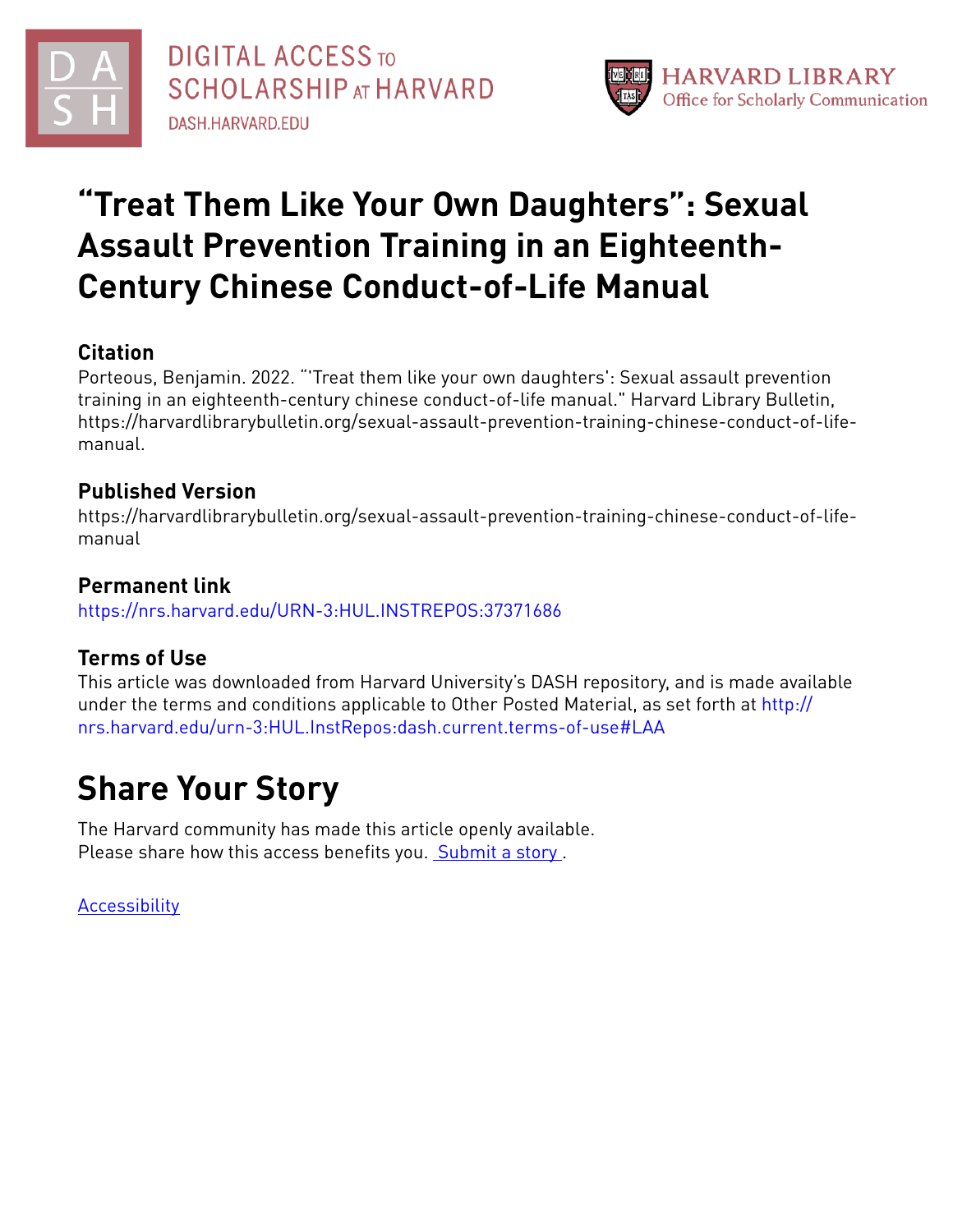# "Treat Them Like Your Own Daughters": Sexual Assault Prevention Training in an Eighteenth-Century Chinese Conduct-of-Life Manual

Benjamin Porteous **https://orcid.org/0000-0002-6110-4319** 

Benjamin Porteous is a senior at Harvard College, concentrating in East Asian Studies. He has research interests in the intellectual and cultural history of late imperial China, specifically moral and ethical thought and the reception of the Confucian Classics, and in comparative intellectual history between the Chinese and Western classical traditions. He will enter the Regional Studies East Asia master's degree program at Harvard this fall.

## Introduction

China in the 17th through 19th centuries witnessed an extraordinary flowering of interest in the details of what it might mean to live a moral life. The Buddhist-Confucian-Daoist syncretic tradition (*sanjiao yiguan* 三教一貫 or *sanjiao heyi* 三教合一) provided rich intellectual resources for thinking about morality in practice. With the *Taishang ganying pian* 太上感應篇 (*The Treatise of the Most Exalted One on Action and Retribution*) as its flagship text,<sup>1</sup> *sanjiao* syncretism in popular reception developed a remarkable textual and print culture, resulting in the publication of a vast array of tracts, exempla collections, novels, polemics, poetry anthologies, commentaries on sacred texts, and conduct-of-life manuals. "Morality books" (*shanshu* 善書), as these texts are generally known, were arguably one of the greatest publishing sensations of the 18th and 19th centuries, <sup>2</sup> and their popularity has continued up to the present day: *shanshu* remain a feature of popular social debate and moral practice in Taiwan and are enjoying a renaissance on the mainland.<sup>3</sup>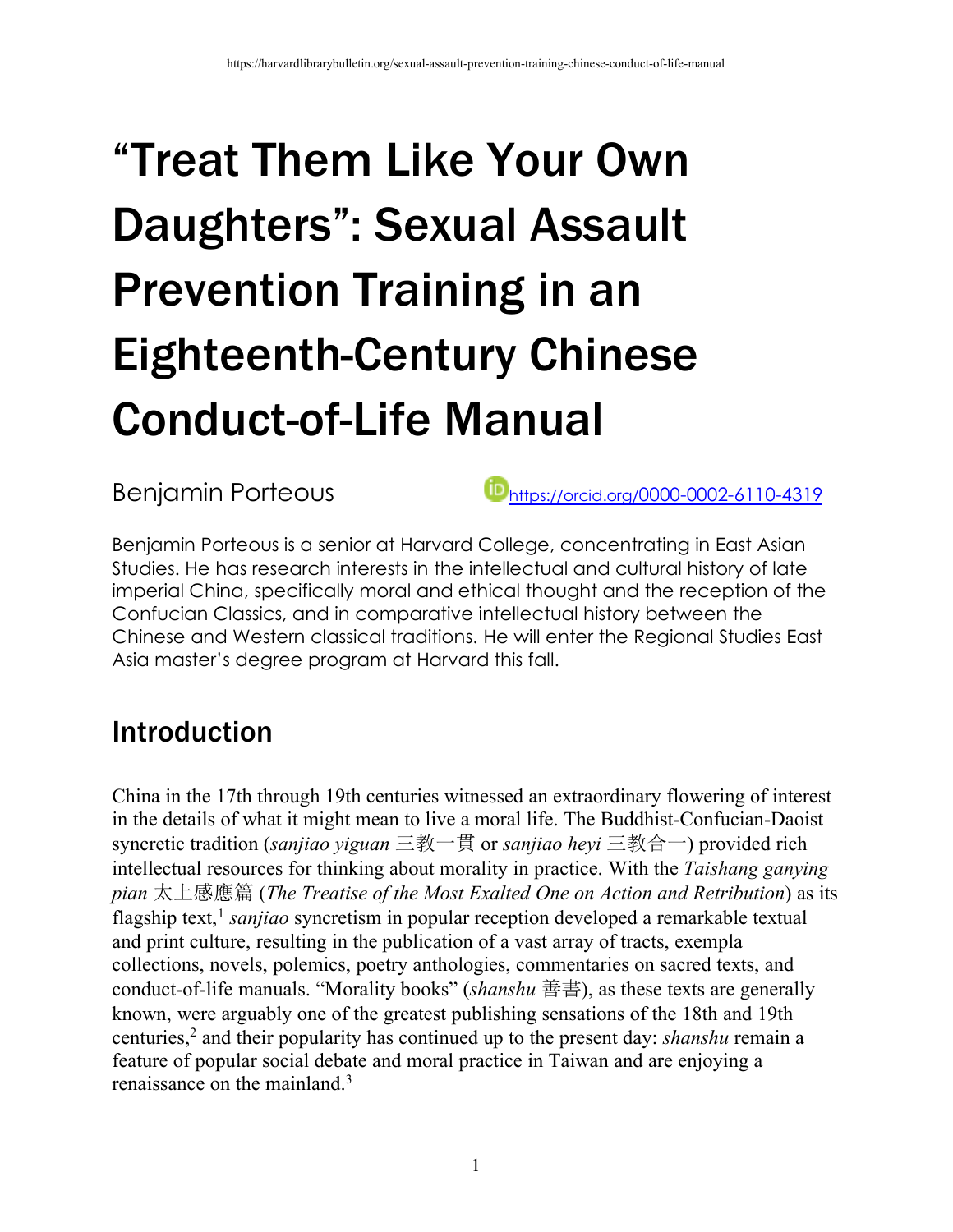The text translated below, a short morality book essay from 1765 titled "Staying Away from Sexual Sin" ("*Jie xieyin*" 戒邪淫), is an example of what I term an "itemized list." Addressed to a wealthy male reader, it enumerates seven kinds of women a man might encounter in his everyday life. In the sexual economy of late imperial China, these seven types of women were all groups potentially available to a man of money and status; he could force or seduce them into sexual relations with impunity, or at least with little fear of legal or social consequences for himself.

For the women, however, this was not the case. If they were coerced or seduced into illicit sexual relations, their prospects were not bright. Potential consequences included humiliation at marriage for women previously thought to be virgins, loss of status and community recognition for widows, and the destruction of marriage prospects for young female servants  $\frac{4}{7}$ 

The goal of the itemized list, then, is to urge the practice of *male* sexual restraint: because women face severe consequences, it is the man's duty to restrain himself. A stereotypical portrayal of popular moral thought in late imperial China would undoubtedly emphasize the notion of "karmic retribution" (*baoying* 報應—crudely put, doing well for doing good, and doing badly for doing evil).<sup>5</sup> However, careful reading reveals that the itemized list relies on a more sophisticated moral logic. While it is unafraid to remind the reader that karmic rewards and punishments are real and can be devastating, it combines this use of karmic incentives with an empathetic moral logic that invites the male reader to conduct the thought experiment of putting himself in the woman's or her family's shoes. The shock he gets when he realizes what her experience of sexual exploitation is like is a potent impetus for him to exercise self-restraint.

As the document translated below should make clear, the itemized list does not align perfectly with modern sensibilities. Even as it asks the man to think empathetically, it is deeply concerned with male honor and the preservation of a patriarchal family system, and it uses both of these as moral incentives just as it uses empathy. For example, in the list I translate below, the man is warned that visiting prostitutes will result in the ruin of his good name and the bankruptcy of his family. Nevertheless, I believe the lists should be recognized as testaments to a lively discourse about the limits of male sexual behavior, in need of stronger integration into our current understanding of gender and sexuality in pre-modern China, especially as these have been discussed in Western-language scholarship.<sup>6</sup> They are rich sources for thinking about gender relations and gendered male subjectivity, and seem to have especial relevance today, as societies around the world reckon with sexual assault, misconduct, harassment, and their consequences.

"Staying away from Sexual Sin" is taken from the *Xinzeng yuanti guanglei ji* 新增願體 廣類集 (*A Compendium of Prayers for Happiness on a Wide Variety of Topics, New and Expanded Edition*),<sup>7</sup> a conduct-of-life manual in the collection of the Harvard-Yenching Library (HYL), compiled by a certain Li Zhonglin 李仲麟 from Fuchun 富春 (today subsumed into Hangzhou) in Zhejiang 浙江 province and published in 1765.8 *Xinzeng*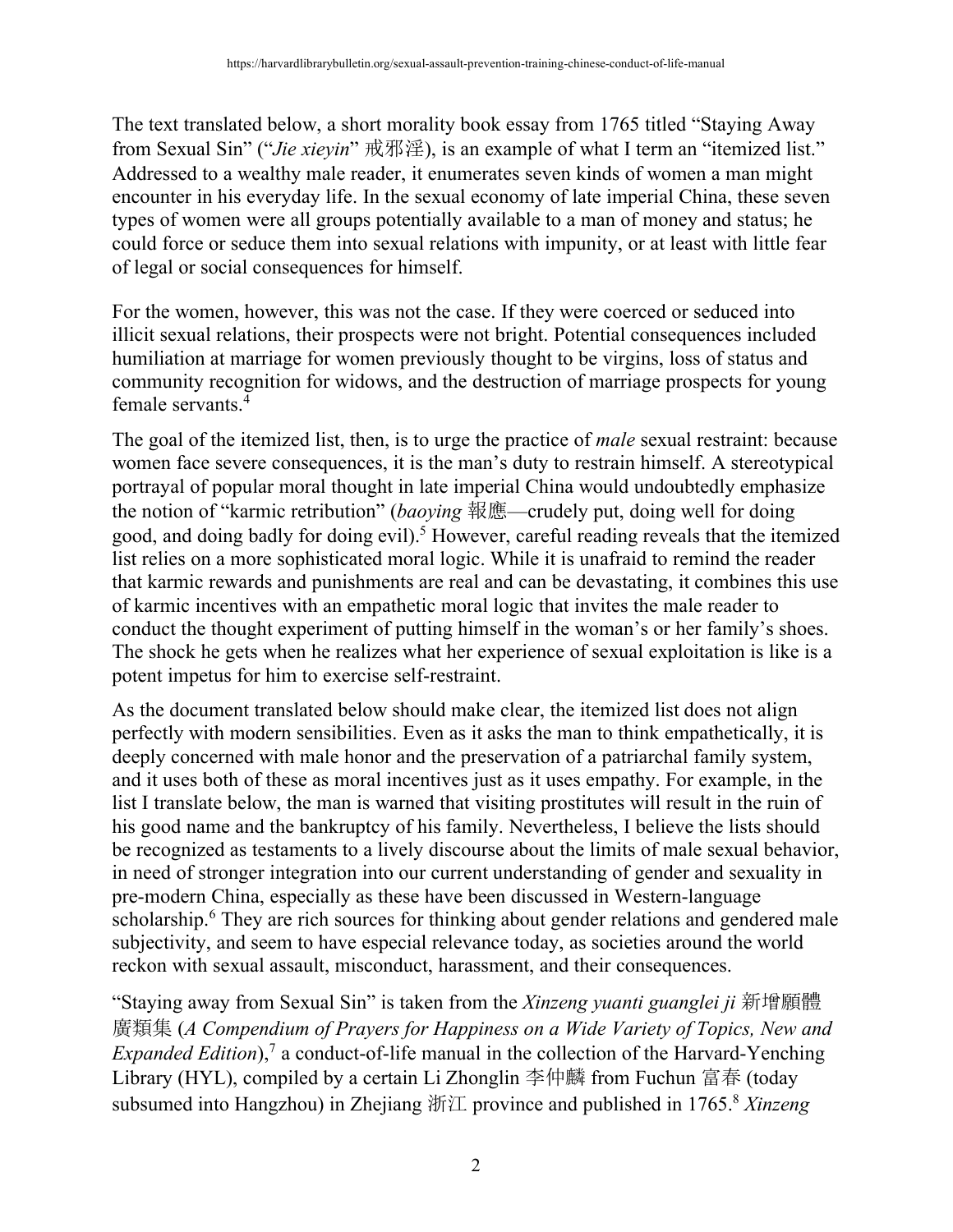*yuanti guanglei ji* is an intriguing hybrid of a more traditionally Confucian text on running a household, handling family relationships, and personal moral cultivation,<sup>9</sup> with a *shanshu* in the Confucian-Buddhist-Daoist syncretic tradition. It is an attractively printed book that suggests ownership by a well-to-do merchant or member of the local gentry and represents the increasing spread and influence of *shanshu* across 18th-century society. As the Yenching catalogue notes, the *Xinzeng yuanti guanglei ji* appears to have been a widely read and imitated text, going through multiple editions (late-19th century editions are attested at Harvard and the Library of Congress).<sup>10</sup>

The Harvard-Yenching Library has a superb collection of morality books—especially ones primarily devoted to male sexual ethics—rivalled by few other institutions in the world. My translation below showcases one of these remarkable primary sources.

# **Translation**

A note on the figures



Figure 1. Beginning of the itemized list, with the work title, chapter title, and first item highlighted. Li Zhonglin, *Xinzeng yuanti guanglei ji*, T 1681 4420, Harvard-Yenching Library, Harvard University.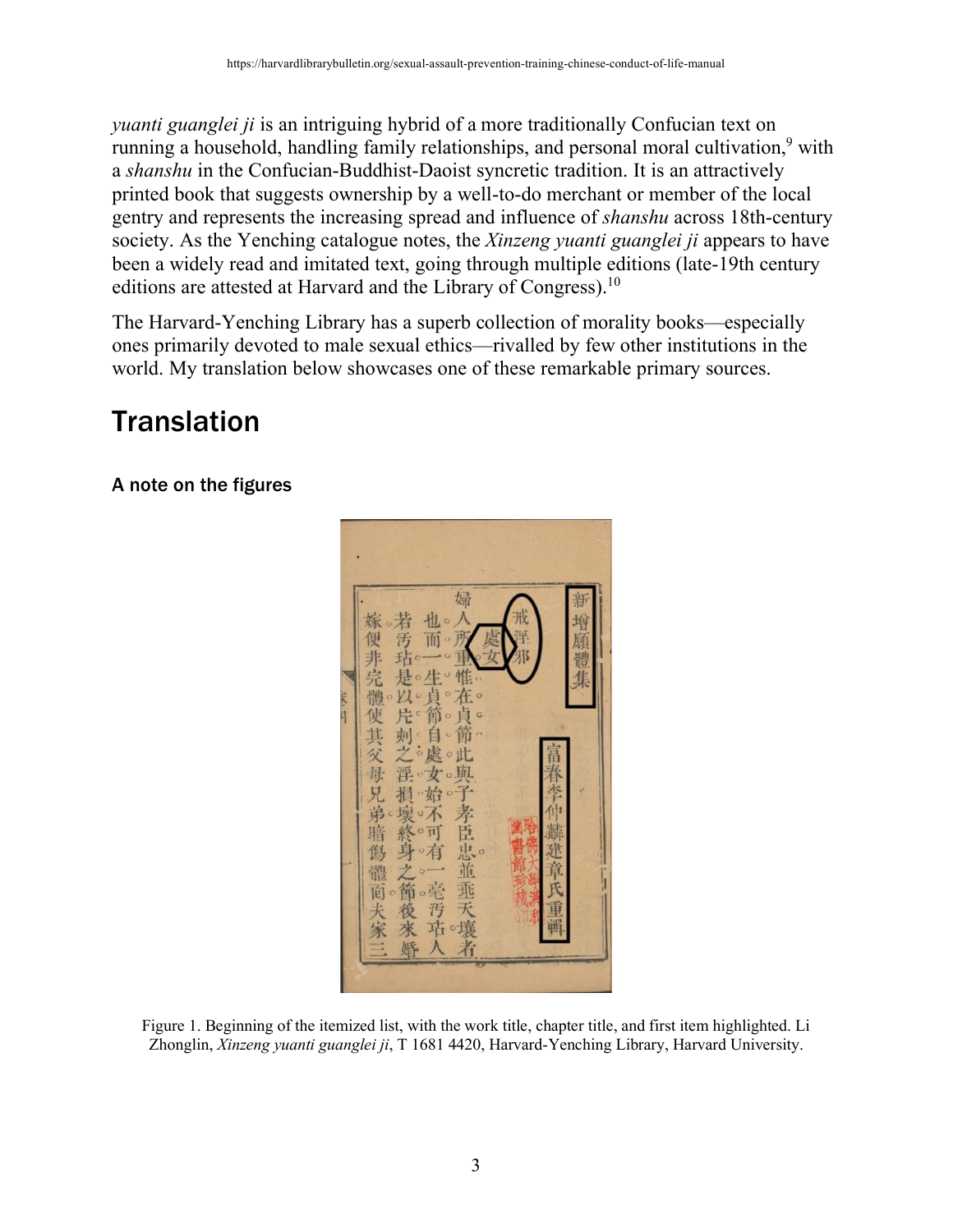These two figures allow us to see the itemized list in its material context. Figure 1 shows the opening of the list, printed in the vertical columns standard for a pre-20th century Chinese book. Reading top to bottom and right to left from the far top righthand corner of the image, I have marked the title, *Xinzeng yuanti ji*, and authorial attribution to Li Zhonglin with rectangular boxes, the title of the chapter ("Staying Away from Sexual Sin") with an oval-shaped box, and the name of the first item on the list ("Virgins") with a hexagon. A red stamp in additional Chinese characters, located in the lower righthand corner, denotes an item in the Yenching rare collection.



Figure 2. Full-page spread with the categories of "Widows" and "Indentured Maidservants" highlighted. Li Zhonglin, *Xinzeng yuanti guanglei ji*, T 1681 4420, Harvard-Yenching Library, Harvard University.

Figure 2 contains a full-page spread showing two categories from the list, the titles of which I have marked with rectangular boxes: from right to left, "Widows" and "Indentured Maidservants." The headings are followed by blocks of text that are detailed discussions of various groups of women. These discussions are included in the complete translation of "Staying Away from Sexual Sin" (*Jie xieyin* 戒邪淫) below.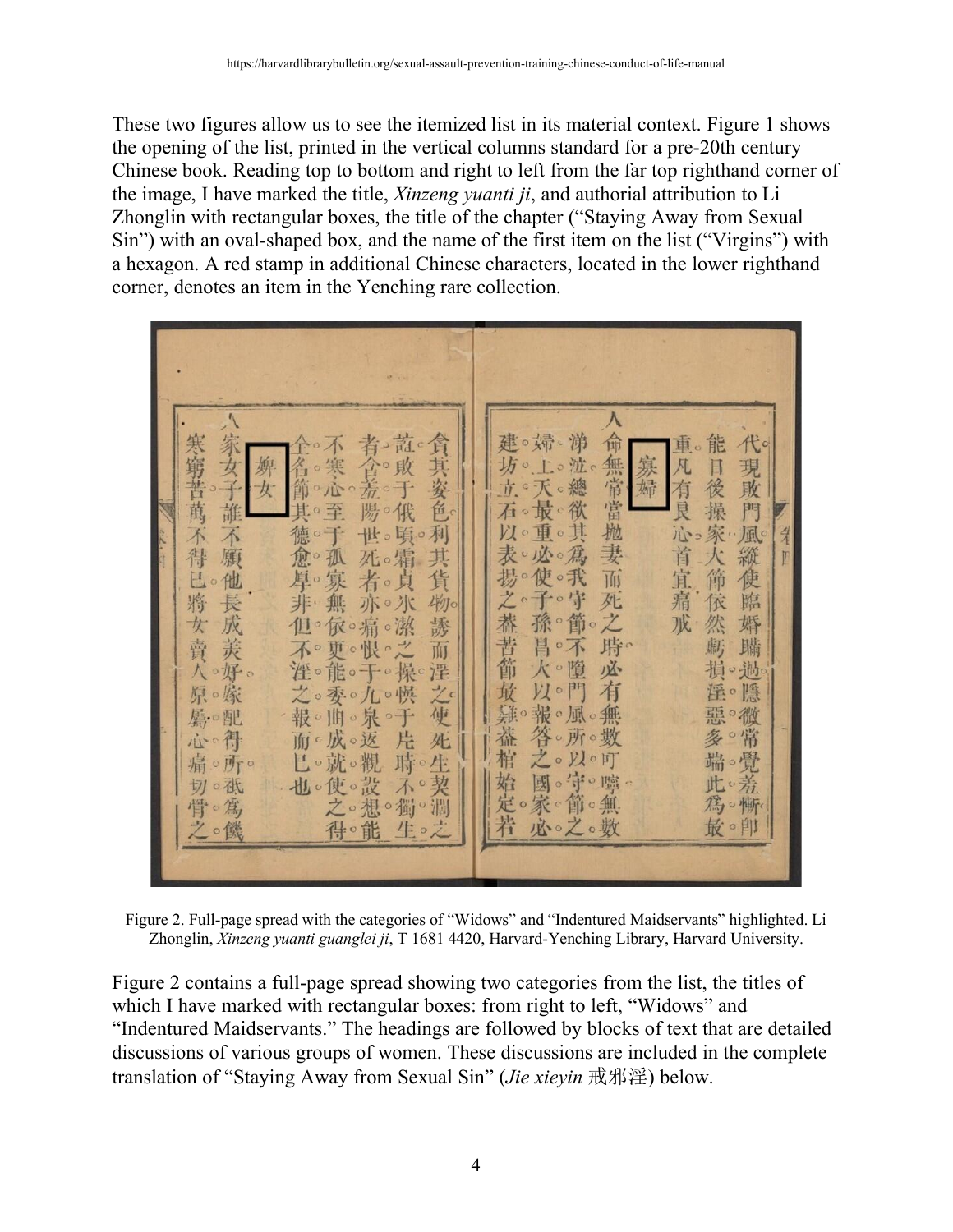#### Staying Away from Sexual Sin<sup>11</sup>

#### *Virgins*

As for what is important for a woman—sexual integrity is the key. Just like filial piety is for sons and loyalty for ministers, this is a matter of the utmost importance. Her good name starts from the time she is a virgin, [which is why] she cannot have the slightest stain on her reputation. If someone sullies her [through having sex], this is destroying lifelong integrity through the sexual sin of a moment. Later, when she gets married, she will not be physically complete.<sup>12</sup> In the background her parents and brothers will lose face; in the foreground, three generations of her husband's family will see their good name dragged through the dirt. Even if she manages to get past the wedding night [without being exposed], she will always feel a secret shame. Assuming she can manage a household well in later life, her integrity has at base been compromised. Of all the many wicked deeds that result from lust, [having illicit sex with virgins] is the most serious. Any man with a conscience ought to treat it as the very first priority for absolute restraint.

#### *Widows*

The lot of human beings is without any constancy. As a man is dying and leaving his wife behind, he is certain to have countless last exhortations, and countless tearful words of farewell. The main wish is that she will stay chaste in my memory, and not bring disgrace to the family's good name. This is why Heaven above views chaste widows with the highest regard and will ensure that their sons and grandsons flourish and succeed in order to reward them; this is why the state builds memorial arches [see Figures 3 and 4] and erects stele to honor them and make their example known.<sup>13</sup>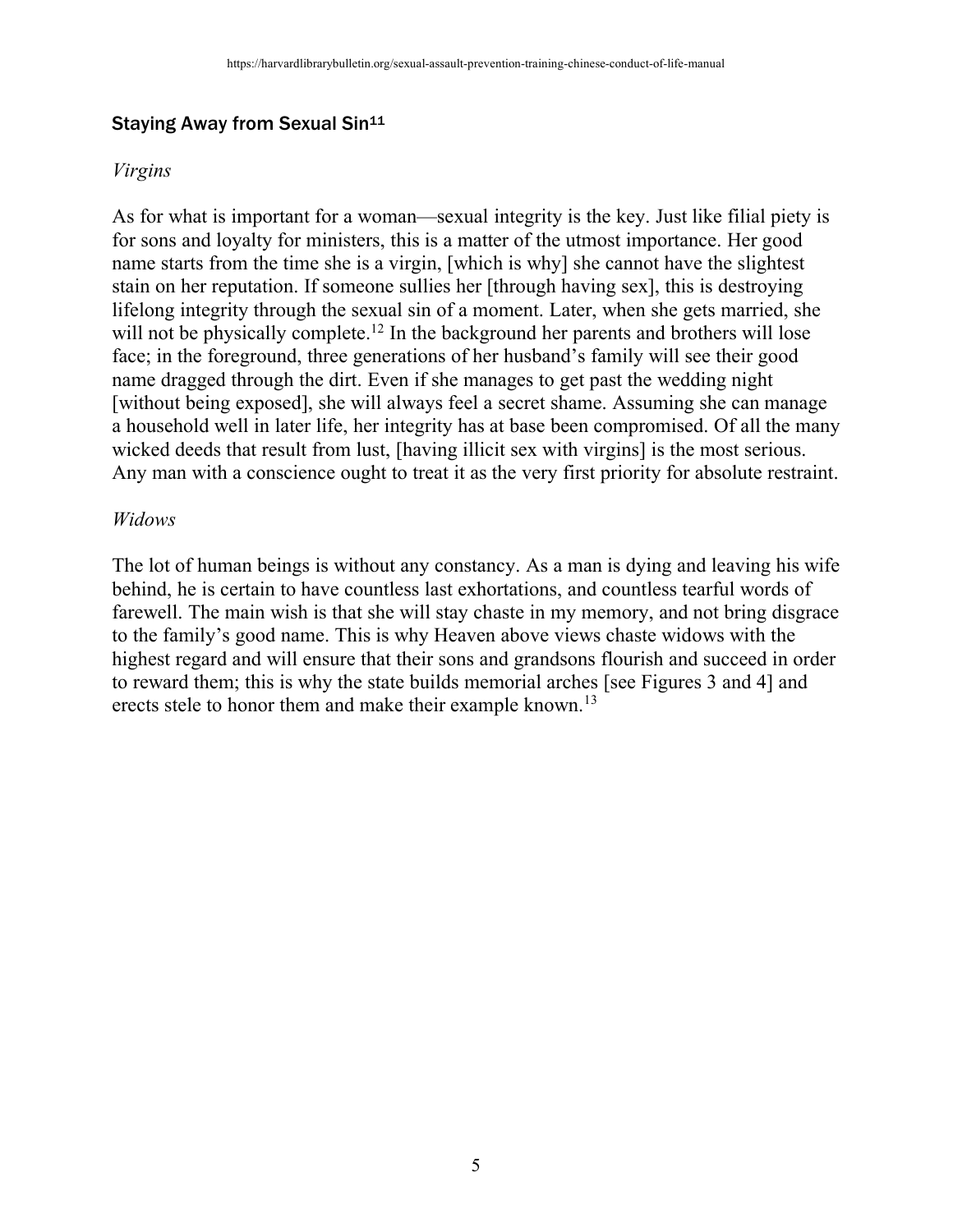

Figure 3. Memorial arch from Sichuan Province, in an early 20th-century photograph. Collection of the Arnold Arboretum Archives.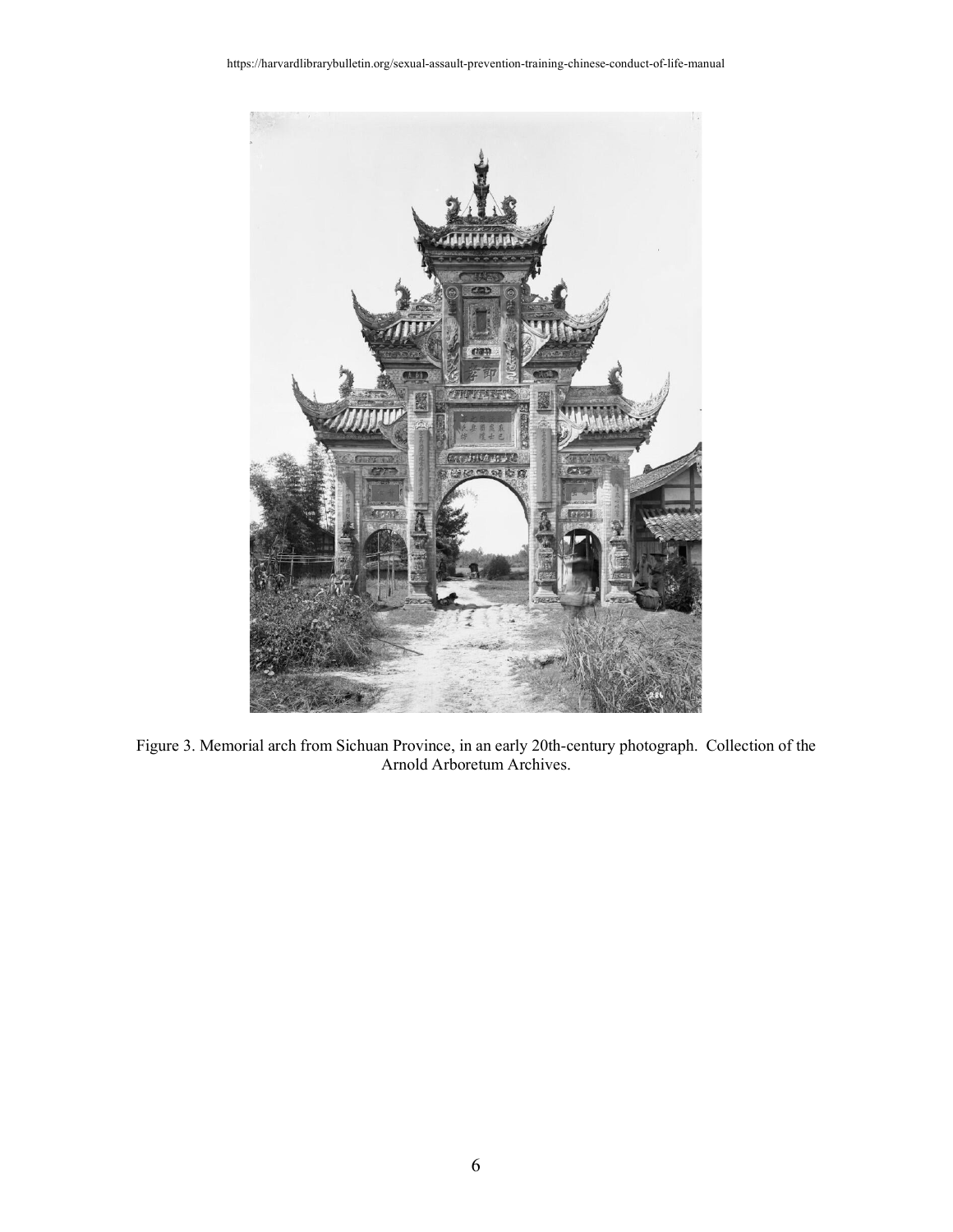

Figure 4. Detail of inscription. The top two characters read "By Imperial Edict"; the two large characters in the middle read "Chastity and Filial Piety"; and the text at the bottom: "An arch erected to honor Lady Gao, wife of the deceased gentleman scholar Chen Guoqiong."

It is all because of how extremely hard it is to be a chaste widow. After the lid on her husband's coffin is nailed in place, if there are men who lust after her good looks, or have their eyes on her material possessions and so seduce her into having sex with them, they are causing a loving relationship meant to last "in life and in death, when together and when apart<sup>"14</sup> to be destroyed in a split second; they are causing integrity like ice and frost to be lost in the twinkling of an eye. It is not just the partner still alive [the widow] who feels deep shame in the land of the living; her dead husband also is stung by regret among the nine springs.<sup>15</sup> If you reflect on the matter and look at it from [the woman's] angle,<sup>16</sup> how could you not feel sick at heart with dread?<sup>17</sup> But as for the man able to help a widow, all alone and without anyone to rely on, to reach her goal and live out her life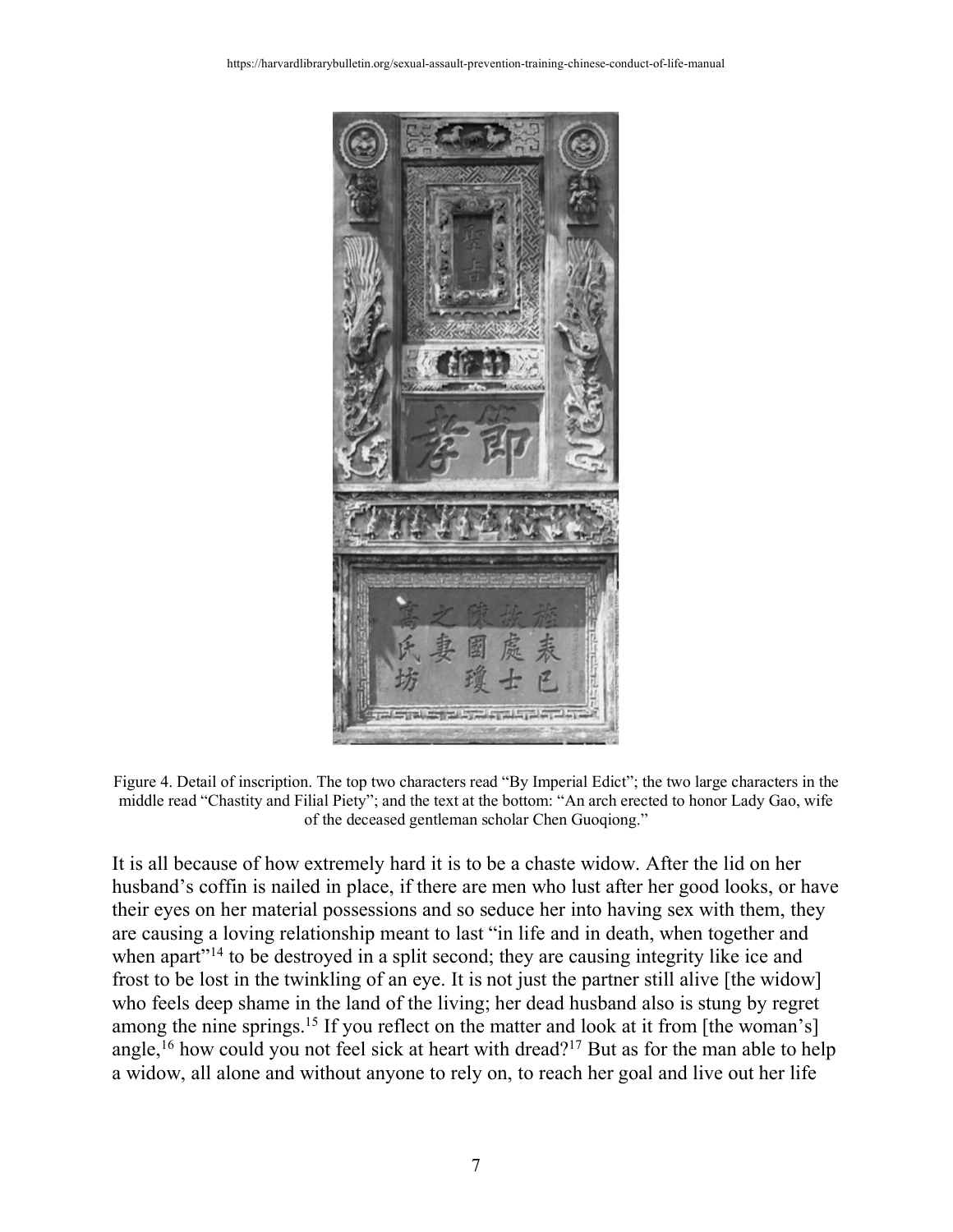with a good name for sexual integrity, his virtue is even greater, and his karmic reward will not merely be what he would get for not sexually harassing her.

#### *Indentured Maidservants18*

Families with daughters—which one of them does not wish for their daughters to grow up into beautiful and happy women, and find a fine match in marriage? It is only when hunger and cold and all the other hardships of poverty force their hand that they sell their daughters as indentured servants. It causes them bitter pain at heart. He who is the girls' master should treat them like his own daughters. Once they have grown up, he must arrange for them suitable marriages at once. But if he takes advantage of the fact that they are completely at his mercy and around him every day to give loose rein to his lustful desires, some of the girls will be forced into sex before they have even reached puberty, while others will suffer abuse from the beatings of a jealous mistress. Moreover, they suffer long confinement in the women's quarters, and their master doesn't allow them to get married.19 [Sexually assaulting an indentured maidservant] is also more serious than run-of-the-mill sexual sin and should be treated as the first priority for restraint, along with virgins and widows.

#### *Servant Women*

Your male servants are your adopted sons and their wives your adopted daughters. Although your lots in life are different—master and servant—your relationship should be marked with the gracious regard between a father and son. Remarkable stories of upstanding servants rescuing their masters in time of trouble [are many] from both past and present;20 this is all because the masters had moved their servants through kindness and straight dealing. However, today lustful fellows, when they hire servants, are sure first to give the men's wives a look-over. They put the women in a compromising situation, and the result is certain to be illicit sex. There are even mothers and daughters who both suffer this humiliation, and mothers-in-law and daughters-in-law alike with damaged sexual integrity. Even if the women can temporarily bear it in silence, they are sure to harbor anger and shame their whole lives. Give it a thought: if I don't deal straight with people, how can I expect them to repay me [in time of need] out of a sense of debt owed? If I take the lead in ruining household order, [the servants] will be certain to get up to trouble themselves. All kinds of domestic chaos come from this kind of behavior; all kinds of scandals arise because of it.

#### *Wet-Nurses*

Wealthy and powerful families, when they have infant sons and daughters, are sure to hire wet-nurses. They are further certain to hire wet-nurses who are young and healthylooking, expecting that they will have more breast milk to nurse the children with. The wet-nurse abandons her own children and devotes herself to my infant. How could I think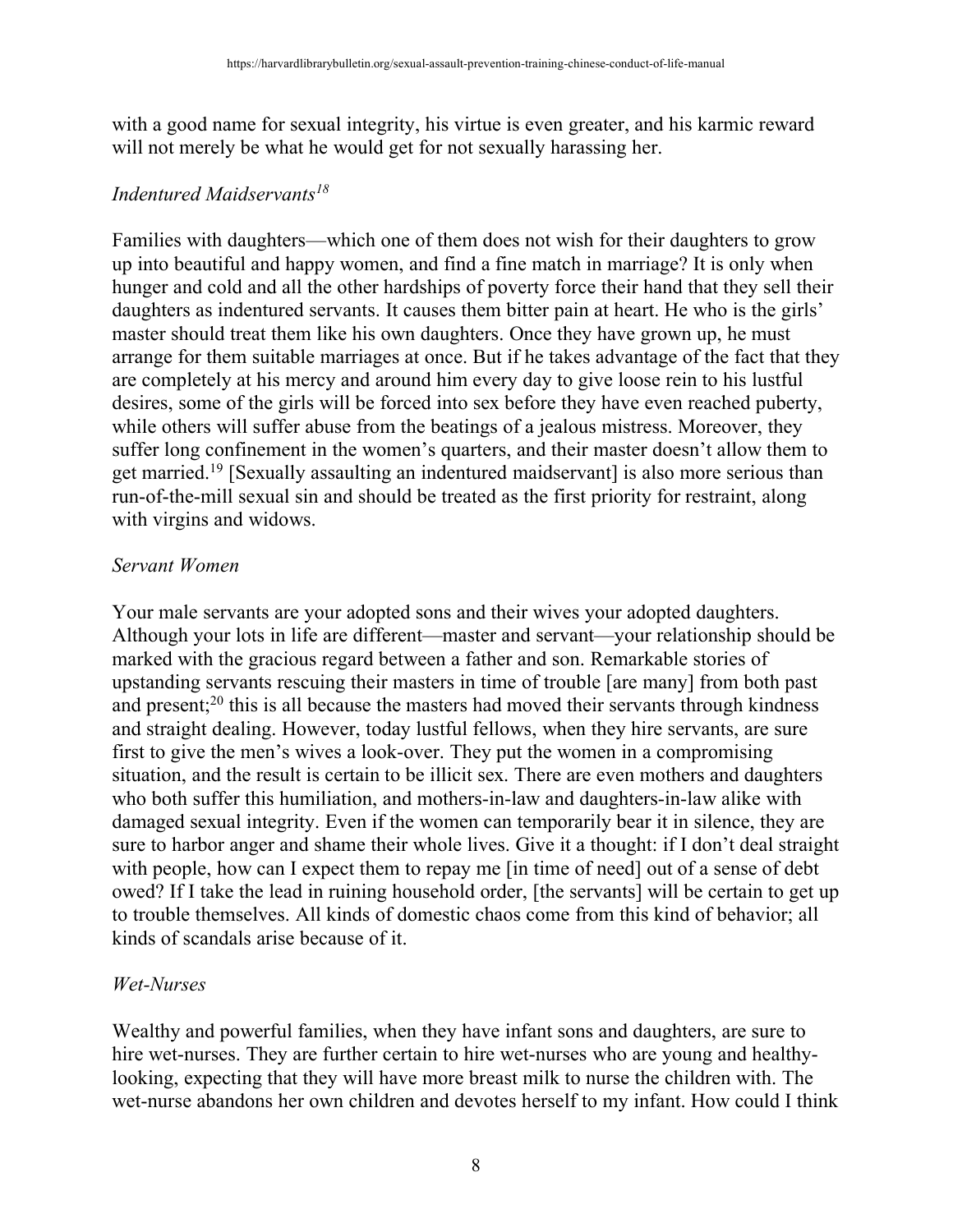that my infant is an excuse to pollute her sexual integrity? Moreover, she lives in my house, while her husband keeps watch in an empty cottage. In his mind is the constant fear that his wife will lose her chastity, but because of poverty and hardship, all he can do is force himself to bear it. He weathers long nights in the depressing chill [of an empty bed], ashamed and filled with frustrated regret. I respectfully exhort the people of this age: you must be absolutely sure not to sexually harass wet-nurses. Instead, you must pay them excellent salaries and send them home at regular intervals so that husband and wife can be often together. [In so doing], you will achieve a reputation as a man of virtue, and your "hidden merit" will be great indeed.<sup>21</sup> Your sons and daughters will be certain to flourish.

#### *The Wives and Daughters of Other Men22*

The world is full of shady things, but seduction, we can say, starts with the man. How could there be places in the world without women? Those lustful and crooked rascals [have lots of strategies]: some get to know women through various social and family connections, compulsively finding ways to see them; others run into or hear of them unexpectedly in their local neighborhood. One always ought to treat the woman with the courtesy and restraint required by the rites and should not even in the tiniest way allow one's heart to skip a beat. If lustful thoughts suddenly arise due to a chance encounter, there will be plans and schemes [to seduce the woman] and a hundred different sprouts of wickedness will emerge as a [consequence]. You will be sure to end up in disaster before you know it and drag your family's good name through the dirt. Even if punishment in the upper world seems slightly delayed, punishment in the lower one is certain to come at once. You still have time [to prevent yourselves from getting into this kind of situation] by admonishing each other [to stick to the straight and narrow], and thus may perhaps be able to protect your wives and children [from karmic disaster].

#### *Prostitutes23*

Prostitutes are a loose-moraled and base bunch. What sexual integrity could you possibly say they have? Don't you know that the upstanding man guards his moral character [with the same carefulness] as though he were holding a vessel made of precious jade? Although the prostitute doesn't lose anything, I lose a great deal. Furthermore, when those ladies move men with their seductive charms—at best you end up wasting all your family's money, and at worst you get infected with their poison and grow sick.<sup>24</sup> This is truly falling into a deep pit of fire.<sup>25</sup> You absolutely cannot get near them.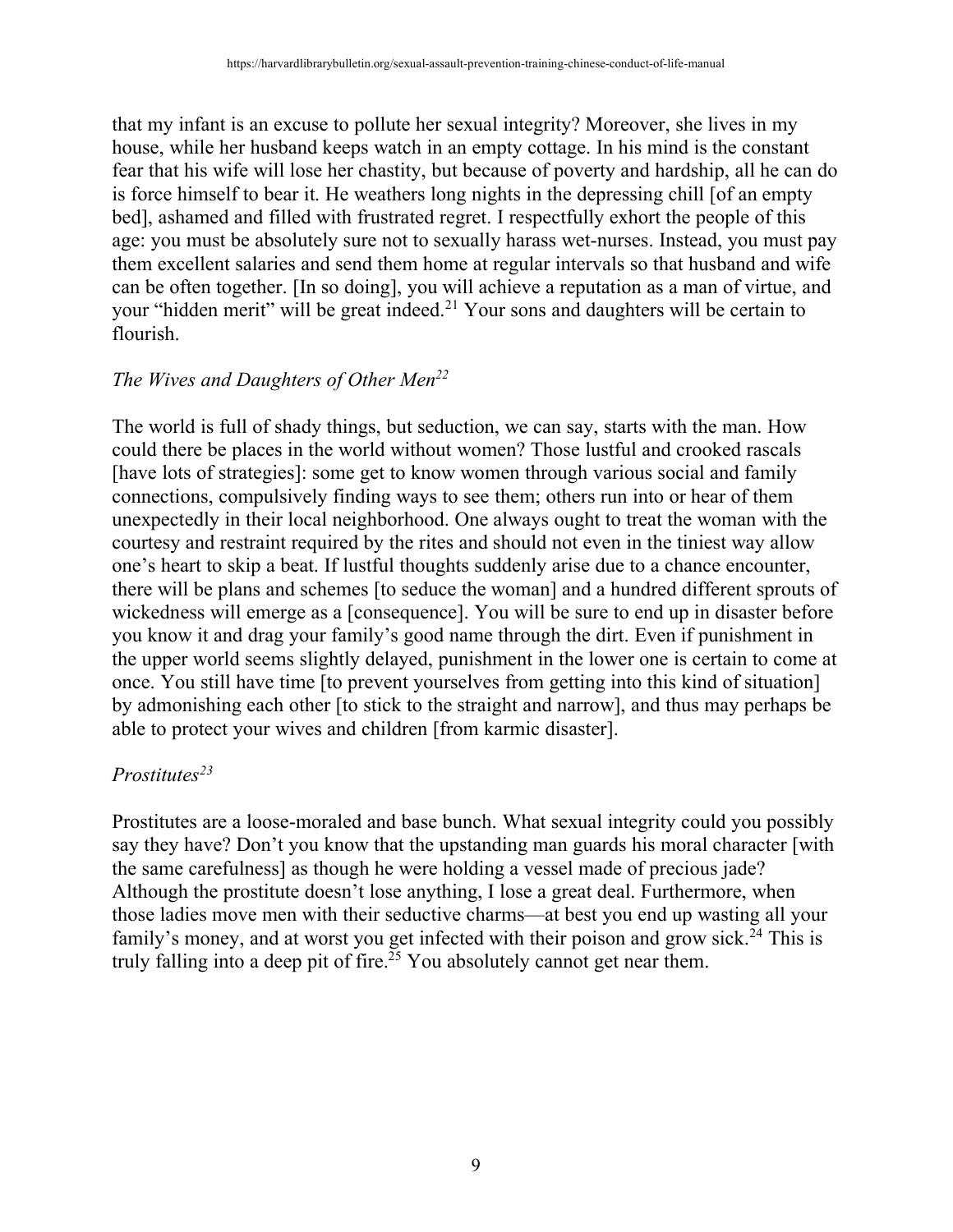## **Notes**

 $\overline{a}$ 

I am grateful to Mitch Nakaue and Riley Spieler for the patient and painstaking editorial surgery they performed on an essay with unusually headache-inspiring footnotes and bilingual formatting; to Sharon Li-Shiuan Yang and Ma Xiaohe of the Harvard-Yenching Library for their assistance in the review process; and most of all to Annie Wang, keeper of rare books at the Yenching, without whose generosity, indefatigable energy, and love of the materials she guards, this work would have been impossible.

<sup>1</sup> The author of the *Ganying pian* is unknown, as is the specific date of its composition. The best scholarship dates the emergence of the text in its present form to the Northern Song dynasty (960–1127); see Vincent Goossaert, *Livres de Morale Révélés par les Dieux* (Paris: Les Belle Lettres, 2012), 1–4 and Cynthia Brokaw, *Ledgers of Merit and Demerit: Social Change and Moral Order in Late Imperial China* (Princeton: Princeton University Press, 1991), 36–43. For the Chinese text, please refer to the following magnificent 18th-century copy with illustrations, commentary and a Manchu translation held at the Harvard-Yenching Library (HYL): Xu Zuanzeng許纘曾 ed., *Taishang ganying piantushuo*太上感應篇圖說 [*An Illustrated Exposition of the Treatise of the Most Exalted One on Action and Retribution*] (Beijing (?)*,* 1757), https://iiif.lib.harvard.edu/manifests/view/drs:53690243\$1i.

<sup>2</sup> For Western-language work on morality books, see Brokaw, *Ledgers of Merit and Demerit,* the first chapter of Vincent Goossaert and David Palmer, *The Religious Question in Modern China* (Chicago: University of Chicago Press, 2011), and Vincent Goossaert, *Livres de Morale Révélés par les Dieux*. For some idea of the scale of morality book publishing in the late 19th and early 20th centuries (when we first start having reliable data), see Wang Chien-chuan, "Morality Book Publishing and Popular Religion in Modern China: A Discussion Centered on Morality Book Publishers in Shanghai" in *Religious Publishing and Print Culture in Modern China*, eds. Philip Clart and Gregory Adam Scott (Boston: De Gruyter, 2015), 233–264.

<sup>3</sup> For a nuanced look at morality books in modern Taiwan, see Philip Clart, "Chinese Tradition and Taiwanese Modernity: Morality Books as Social Commentary and Critique," in *Religion in Modern Taiwan: Tradition and Innovation in a Changing Society*, ed. Philip Clart and Charles B. Jones (Honolulu: University of Hawai'i Press, 2003), 84–97.

<sup>4</sup> There is a huge literature on the stakes of virginity and chastity in pre-modern China. As in other pre-modern societies, for a Chinese woman virginity before and until marriage was regarded as a *sine qua non* of a "normal," socially acceptable life. It apparently was a folk custom in some regions of China to display to the assembled relatives on the wedding night a cloth soaked with the blood of first intercourse. See Keith McMahon, *Misers, Shrews, and Polygamists: Sexuality and Male-Female Relations in Eighteenth-Century Chinese Fiction* (Durham: Duke University Press, 1995), 23. For a comparative perspective, see Michael Rosenberg, *Signs of Virginity: Testing Virgins and Making Men in Late Antiquity* (New York: Oxford University Press, 2018). Janet Theiss, *Disgraceful Matters: The Politics of Chastity in Eighteenth-Century China* (Berkeley: University of California Press, 2004) gives an idea of how politicized female sexual "virtue" had become by the 18th century.

<sup>5</sup> For thoughtful discussion of stereotypes and realities in the use of *baoying* in moral thought, see Maria Franca Sibau, *Reading for the Moral: Exemplarity and the Confucian Moral Imagination in Seventeenth-Century Chinese Short Fiction* (Albany: State University of New York Press, 2018), 22–24. A classic essay on the idea of "retribution" but also of "social reciprocity" at play in this word and its cognates across Chinese intellectual and cultural history is Lien-Sheng Yang, "The Concept of *Pao* as a Basis for Social Relations in China" in *Chinese Thought and Institutions*, ed. John K. Fairbank (Chicago: University of Chicago Press, 1957), 291–309. The best discussion of the intellectual ferment of the 17th century that set the stage for all subsequent discussion of "karmic retribution" is Wu Zhen 吳震, *Mingmo Qingchu quanshan yundong sixiang*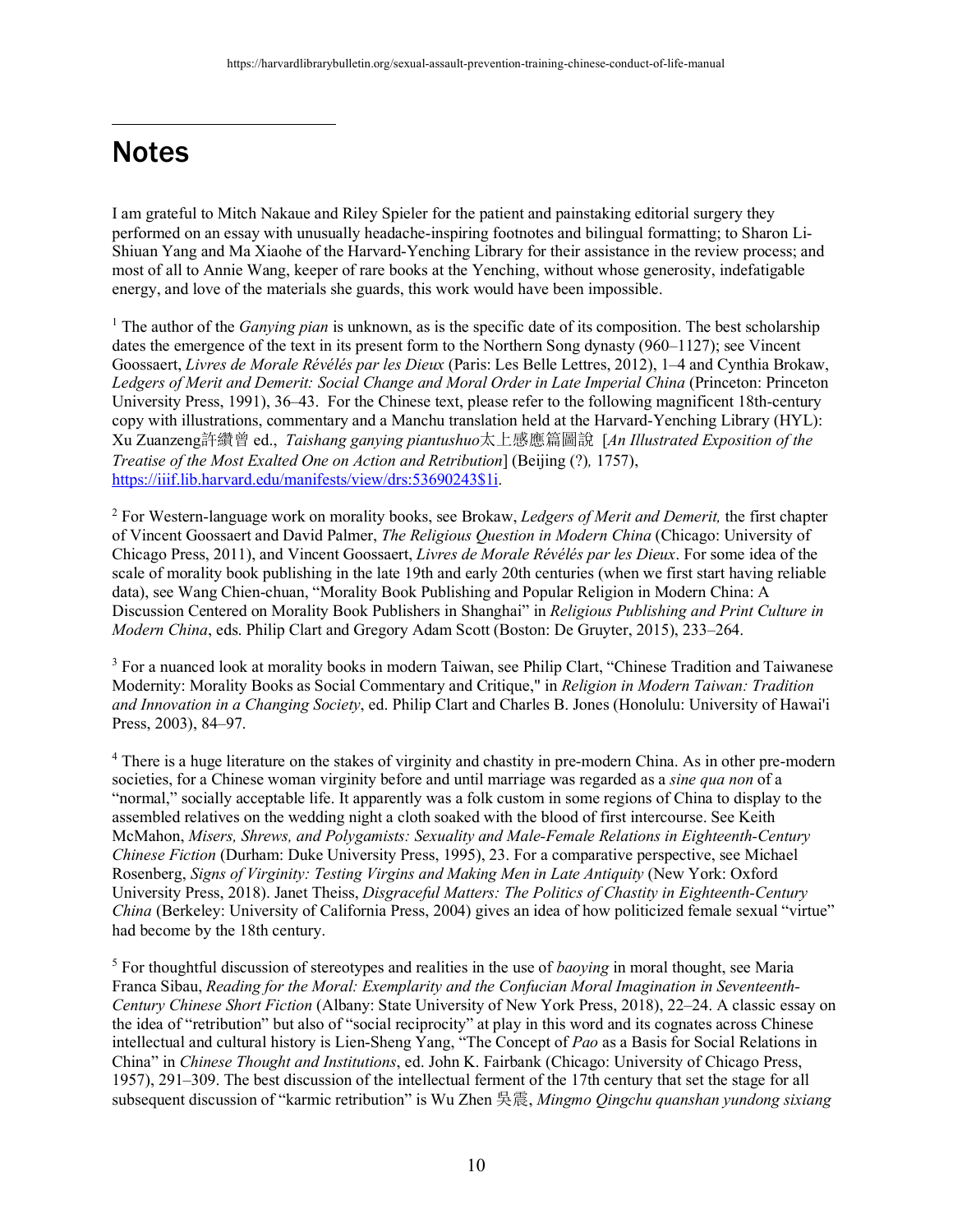*yanjiu* 明末清初勸善運動思想研究 [*Studies in the Intellectual Development of the Late Ming and Early Qing Morality Movement*] (Taipei: Taida chuban zhongxin, 2005), 1–175.

<sup>6</sup> Western-language scholarship has paid very little attention to sexual ethics, gender, and masculinity as presented in the morality book; the only relevant piece of which I am aware is Vincent Goossaert, "La sexualité dans les livres de morale chinois," in *Normes religieuses et genre: mutations, résistances et reconfigurations, XIXe-XXIe siècle*, ed. Florence Rochefort and Maria Eleonora Sanna (Paris: Armand Colin, 2013), 37–46. Chinese-language scholarship has made better use of *shanshu*. A good place to start is Wang Hongtai's 王鴻泰 thorough and thoughtful extended article "Qingdou chukai: Ming-Qing shiren de yixing qingyuan yu qingse yishi de fazhan" 情竇初開: 明清士人的異性情緣與情色意識的發展 ["Beginning to Feel the Itch of Love: Women, Romance, and Sexuality in the Life Histories of Ming-Qing Literati"], *Xin shixue* 新史學 [*New History*] 26.3 (2015): 1–76.

<sup>7</sup> Li Zhonglin 李仲麟, *Xinzeng yuanti guanglei ji* 新增願體廣類集, 4 vols. (Hangzhou: Publisher not specified, 1765), T 1681 4420, Harvard-Yenching Library, http://id.lib.harvard.edu/alma/990080884090203941/catalog. I am grateful to Dr. Wang Chien-chuan for his kind assistance with making sense of this title.

<sup>8</sup> We know nothing more about Li than where he came from; see Shen Jin 沈津 ed., *Meiguo Hafo daxue Hafo Yanjing tushuguan cang zhongwen shanben shuzhi* 美國哈佛大學哈佛燕京圖書館藏中文善本書志 (Guilin: Guangxi shifan daxue chubanshe, 2011), vol. 3, 1150, http://id.lib.harvard.edu/alma/990127643290203941/catalog.

<sup>9</sup> HYL has an unusually fine collection of these books as well; for a representative 18th-century example in the more distinctly "Confucian" tradition, see Wang Zhifu 王之鈇, ed., *Yanxing huizuan* 言行彙纂 [*A Compendium of Exemplary Words and Deeds*] (Place of publication not specified: Huaiyin tang, 1734), https://iiif.lib.harvard.edu/manifests/view/drs:53234518\$1i. For a much shorter "Confucian" conduct-of-life manual quite similar to *Xinzeng yuanti guanglei ji*, see Qu Chenglin 屈成霖 ed., *Xishi bian* 習是編 [*A Daily Regimen of Moral Practice*] (Place of publication not specified: Yuzan tang, 1748), https://iiif.lib.harvard.edu/manifests/view/drs:53236589\$1i.

<sup>10</sup> Shen, 1151. For the late 19th-century Harvard copy, see http://id.lib.harvard.edu/alma/990077333580203941/catalog. For the Library of Congress copy, see https://lccn.loc.gov/ltf58000664.

<sup>11</sup> *Xinzeng yuanti guanglei ji*, *juan* 4, 1a–4b.

 $\overline{a}$ 

<sup>12</sup> "Not ... physically complete" refers to the woman's lack of physiological virginity, which will be exposed on her official wedding night. Earlier in the *Yuanti guanglei ji* there is a fascinating essay pointing out that there are many completely innocent ways a woman's hymen can be broken—excessive physical exertion, for example—and attributing marital discord to prurient wedding-night interest in the hymen from the husband and his relatives. Li, *Xinzeng yuanti guanglei ji*, juan 1, 10a–b (seq. 16–17).

<sup>13</sup> A widow who had stayed chaste after the death of her husband was eligible for formal recognition from the Qing state in the form of a memorial arch, as shown in figures 3 and 4. The seminal study on this practice is Mark Elvin, "Female Virtue and the State," *Past and Present* 104 (August 1984): 111–52. The magnificent memorial arch in Figures 3 and 4 was issued by the government sometime in 18th or 19th centuries to

commemorate Lady Gao, widow of a certain Chen Guoqiong. The photograph was taken in Qiongzhou 邛州

(today Qionglai City), Sichuan Province, between 1907 and 1909 by the British naturalist and explorer Ernest Henry Wilson, who was in China to hunt for botanical specimens. Its current location is the Arnold Arboretum Archive: http://id.lib.harvard.edu/images/olvwork177709/catalog.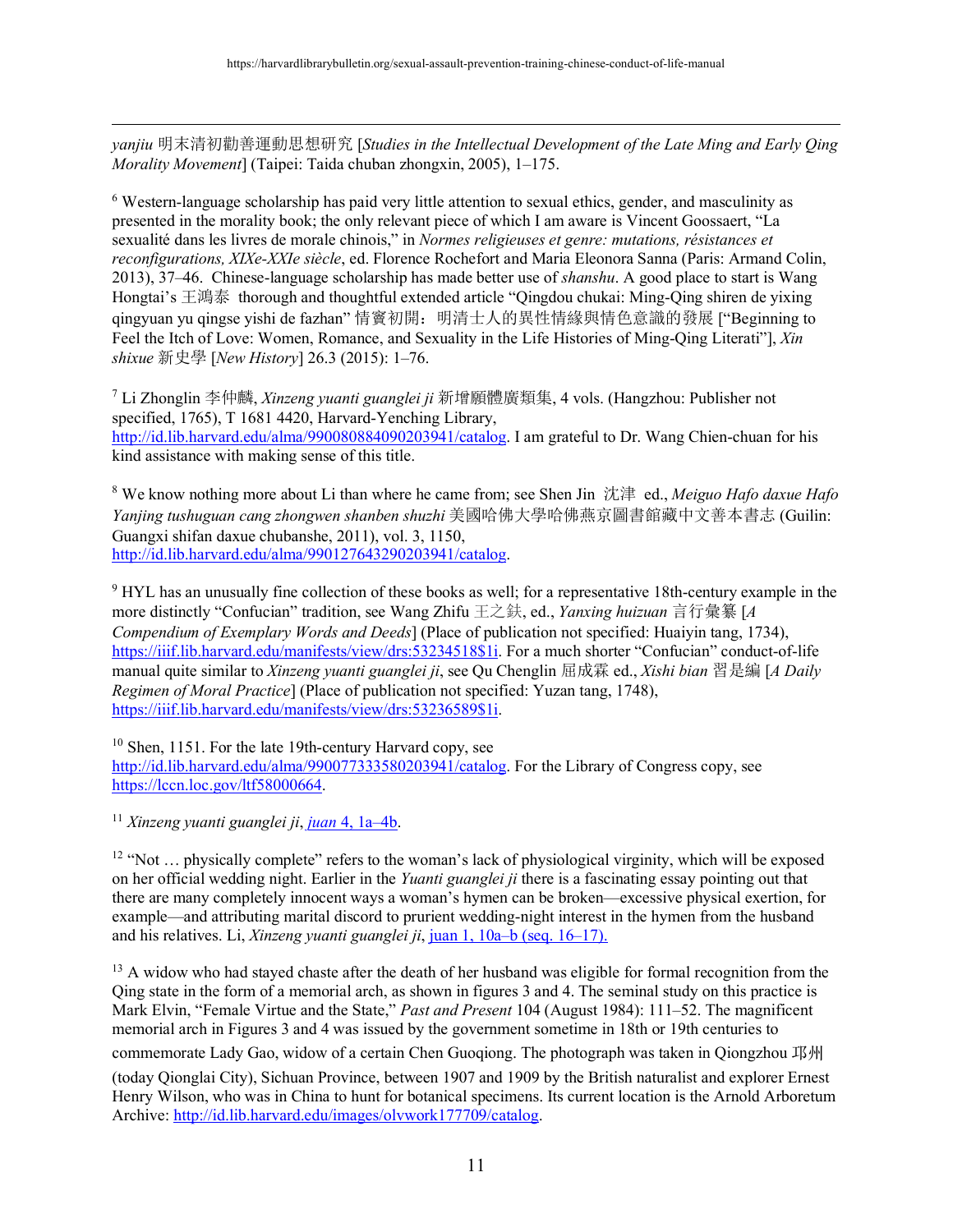<sup>14</sup> The standard description of a harmonious marriage bond; an allusion to the poem "The Drums are Being Struck" ("*Jigu*" 擊鼓), in the ancient Confucian classic, *The Book of Songs*. For an inspired English translation, see Arthur Waley, *The Book of Songs: The Ancient Chinese Classic of Poetry* (New York: Grove Press, 1998), 27–28. For the original Chinese, linked here is the text of the poem with commentary from a late

18th-century edition at HYL: "*Jigu*" 擊⿎, in *Xuegeng Wujing* 學耕五經 [*Xuegeng Edition of the Five* 

*Classics*] (Suzhou: Lüyin tang, 1784–1795), *juan* 2, vol. 7: 5a–7a, https://iiif.lib.harvard.edu/manifests/view/drs:15859145\$503i.

 $\overline{a}$ 

<sup>15</sup> "Nine springs": a common phrase for the underworld, the place where the soul wanders until the infernal court, basing itself off the soul's karmic records, decides its next reincarnation.

<sup>16</sup> The phrase *fanguan shexiang* 反觀設想 invites the reader to conduct an empathetic thought experiment. The verb *fanguan* "reflect on" invites the reader to introspection, while *shexiang* "imagine, conceive of imaginatively" asks him to put himself in the shoes of the widow and her family.

<sup>17</sup> The sense seems to be that the empathetic thought experiment makes the man realize the seriousness of sexually assaulting a widow. He is then filled with fear at the karmic consequences of the deed for himself, as the following lines make clear.

<sup>18</sup> Class of young, nubile women indentured out to wealthy families. The historian Matthew Sommer refers to them as "domestic female slaves" to highlight their legal status. Matthew Sommer, *Sex, Law, and Society in Late Imperial China* (Stanford: Stanford University Press, 2000), 46 and note.

<sup>19</sup> Under Qing-dynasty law, the owner of indentured servants was legally required to find suitable marriage partners for them by the time they reached maturity, between 15 to 20 years old (Sommer, *Sex, Law, and Society*, 50–52). The text here suggests that once the master has had sex with a young female indentured servant, he will be lazy about arranging her proper marriage, and thus she will remain "confined in the women's quarters"—sexually repressed—stuck in his house with uncertain, liminal status and an unpredictable sex life.

<sup>20</sup> Those wishing to get a sampling of this kind of story in wide popular circulation can consult the relevant set of exempla, collected under the heading "The Karmic Rewards and Punishments for Good and Bad Behavior From Servants" 婢僕善惡之報,in the influential 17th century morality book edited by Yan Maoyou 顏茂猷, *Diji lu* 迪吉錄 [*Record of Attaining Blessedness*] (Place of publication not specified; 1631 1st ed.), *juan* 5, vol. 18: 93a–98a. The Gest Collection at Princeton University Library holds a copy of the first edition, while HYL owns a later edition, tentatively dated to the mid-18th century; the section on karmic rewards and punishments for servants is at seq. 454–459 in the Harvard edition. For a discussion of historical developments surrounding moral thought and master-servant relations, see Brokaw, *Ledgers*, 178–187.

 $^{21}$  A person's tally of good deeds kept by the gods and spirits, and the currency of the karmic economy, dictating rewards—such as the flourishing of descendants mentioned here—or punishments. One of the most popular *shanshu* texts from later imperial China is the *Wenchang dijun yinzhi wen* 文昌帝君陰騭文 [*Tract on Hidden Merit Revealed by the Wenchang Thearch*]; modern edition in Tang Dachao 唐大朝 ed., *Quanshanshu zhuyi* 勸善書注譯 [*Morality Books Translated into Modern Chinese with Notes*] (Beijing: Zhongguo shehui kexue chubanshe, 2004), 53–59. For an English translation, see Terry F. Kleeman, "The Tract on the Hidden Administration," in *Religions of China in Practice*, ed. Donald S. Lopez, Jr. (Princeton: Princeton UP, 1996), 70–71.

 $22$  This is a literal translation; perhaps better would be "women in general."